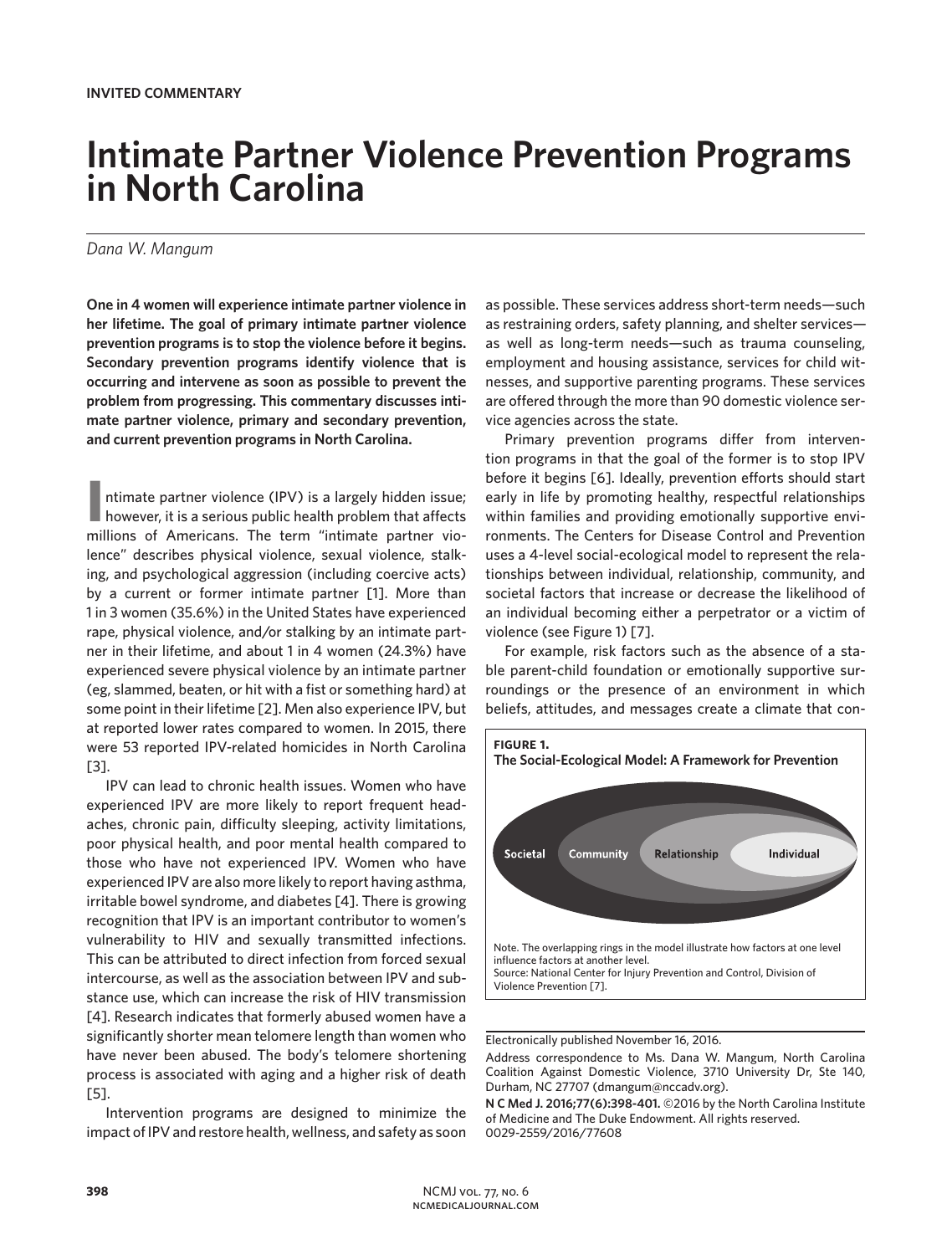*Ake sidebar*

dones sexual violence, stalking, and IPV can increase the risk for IPV victimization and perpetration. Using the socialecological model and corresponding risk and protective factors, a primary prevention program at the community and society level could work to change norms by creating new or enforcing existing policies against violence or by promoting bystander approaches to demonstrate intolerance of aggressive or oppressive language and behaviors.

Secondary prevention programs identify violence that is occurring and intervene as soon as possible to prevent the problem from progressing [8]. Screening programs are an example of secondary prevention, and the North Carolina Coalition Against Domestic Violence (NCCADV) manages 2 such statewide programs. In response to the guaranteed access to IPV preventive services stipulated in the Patient Protection and Affordable Care Act of 2010, the Office of Women's Health funds NCCADV, in collaboration with UNC

Health Care and Helpmate in Buncombe County. This collaboration has developed an IPV screening, brief consultation, and referral protocol for IPV services that can be used by health care providers for their patients. This program is in its early stages and will further pave an avenue to lead victims to the needed services to prevent future victimization.

NCCADV also collaborates with the Center for Child and Family Health on a screening initiative that is funded by the Family Violence Prevention and Services Program. The goal of this collaboration is to train IPV advocates to administer trauma screening to children who have been exposed to IPV. The results can lead to professional counseling referrals for the child in an effort to address the generational cycle of violence. The program is currently being administered in 10 counties in the state.

Community partners in Mecklenburg County are addressing primary prevention at multiple levels of the social-eco-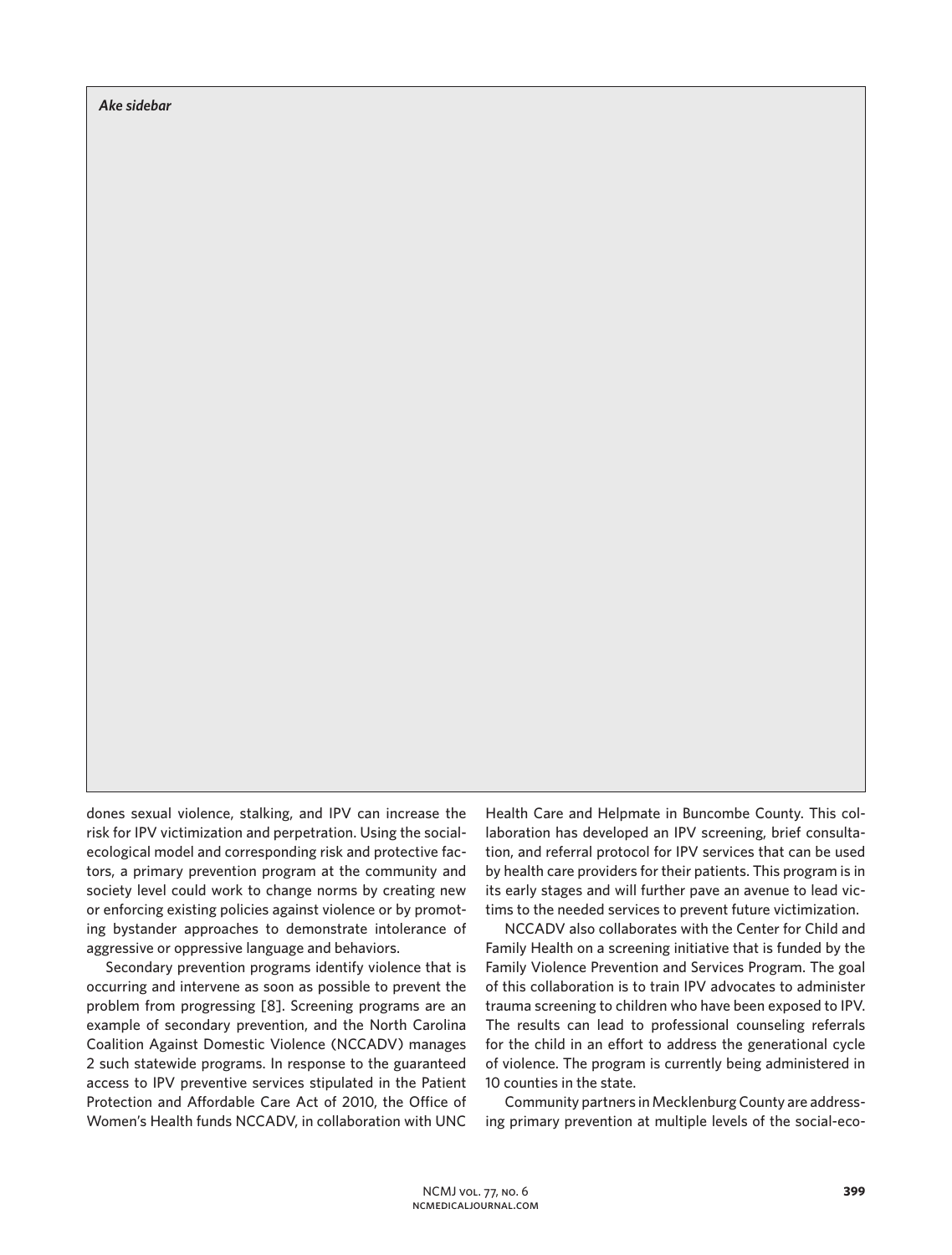logical model. Mecklenburg County Community Support Services (CSS), the University of North Carolina at Charlotte, and Johnson C. Smith University are collaborating on an IPV prevention program through a 3-year grant funded by the National Institute of Child Health and Human Development. The program targets youth aged 13–25 years and specifically focuses on teen dating violence. CSS also partners with Time Out Youth, a center located in Charlotte that supports and advocates for LGBTQ youth, to provide education on healthy relationships to students in the Charlotte-Mecklenburg school system and the larger community. Youth are further engaged in a youth-adult speaker's bureau through CSS LoveSpeaksOut, which was developed by Dr. Shanti Kulkarni at the University of North Carolina at Charlotte. The mission of LoveSpeaksOut is to prevent dating violence and domestic violence through interactive, dynamic speaking engagements and community outreach.

For the past 5 years, NCCADV has managed DELTA FOCUS (Domestic Violence Prevention Enhancements and Leadership Through Alliances, Focusing on Outcomes for Communities within United States), a 5-year cooperative agreement that is funding 10 state domestic violence coalition grantees to engage in primary prevention of IPV, funded by the Centers for Disease Control and Prevention [9]. In collaboration with state partners, NCCADV published an IPV prevention policy model this year to promote its adoption on North Carolina's college and university campuses. The strategy supports North Carolina's college and university campuses in meeting and exceeding federal, state, and local requirements for IPV, sexual violence, and stalking prevention and response, and it lays the groundwork for comprehensive campus-based programs and strategies for prevention programs. Colleges and universities are a key sector in which to institute prevention programs in order to